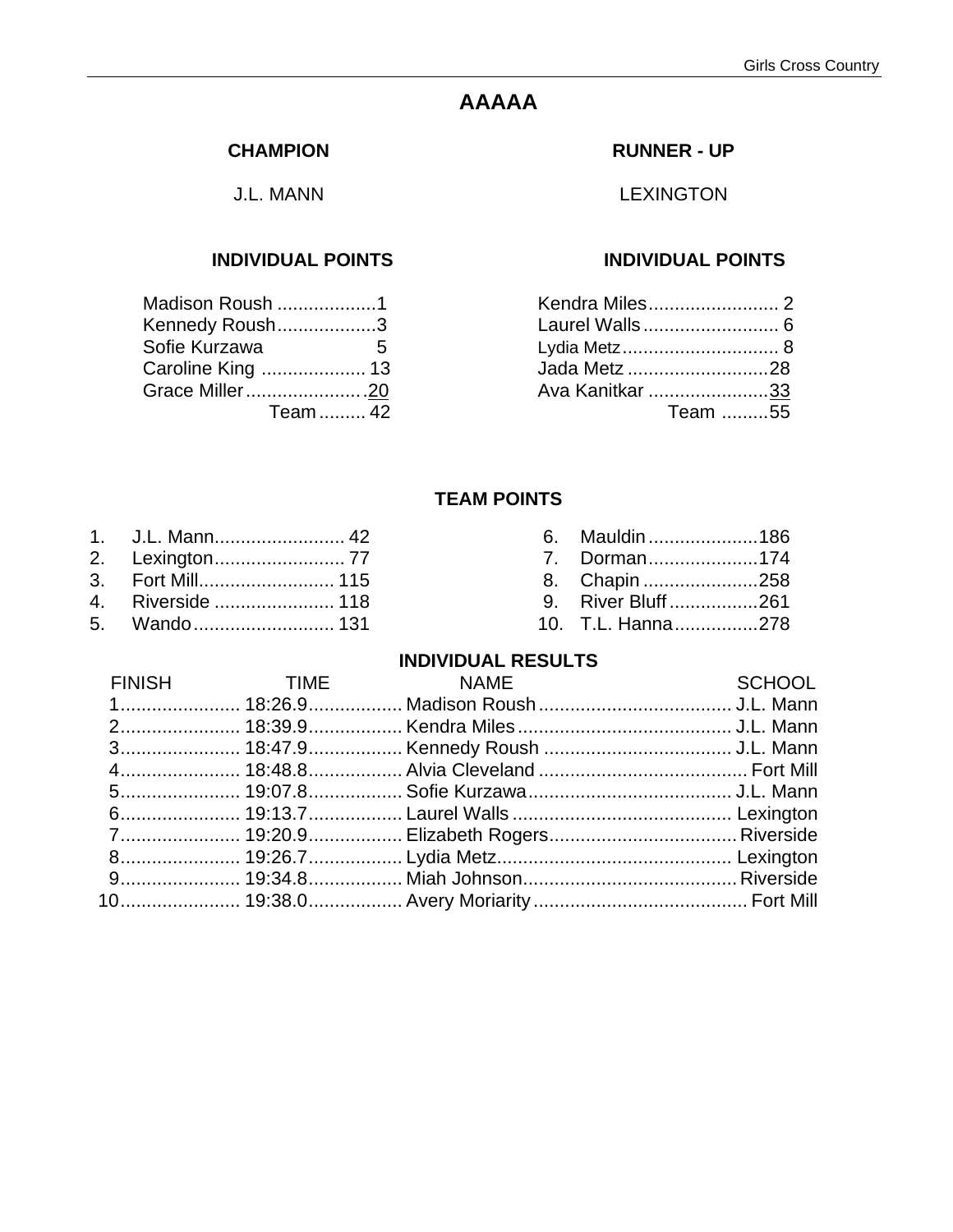# **AAAA**

#### **CHAMPION**

JAMES ISLAND

#### **INDIVIDUAL POINTS INDIVIDUAL POINTS**

| Hannah Vroon1   |    |
|-----------------|----|
| Avery Belk 4    |    |
|                 |    |
| Kirra Borg 8    |    |
| MK Huddleston11 |    |
| Team            | 31 |
|                 |    |

1. James Island................... 31 2. Greenville....................... 92 7. Hilton Head..................... 245

#### **RUNNER - UP**

GREENVILLE

| Caroline Lyerly2 |  |
|------------------|--|
| Amelia Gray9     |  |
| Arden Gray15     |  |
| Emmie Coler13    |  |
| Ava DelCollo39   |  |
| Team92           |  |

#### **TEAM POINTS**

| 1. James Island 31      |  | 6. Catawba Ridge  199 |  |
|-------------------------|--|-----------------------|--|
| 2. Greenville92         |  |                       |  |
| 3. May River 101        |  |                       |  |
| 4. Bluffton         117 |  | 9. West Florence  255 |  |
| 5. Eastside  153        |  |                       |  |

| FINISH TIME NAME |                                                                   | <b>Example 2018</b> SCHOOL |
|------------------|-------------------------------------------------------------------|----------------------------|
|                  | 1.  18:15.3  Hannah Vroon James Island                            |                            |
|                  |                                                                   |                            |
|                  | 3  18:56.6 Caroline Lyerly  Walhalla                              |                            |
|                  | 4  19:07.2  Avery Belk James Island                               |                            |
|                  | 5  19:15.9  Victoria Sosa May River                               |                            |
|                  | 6 ……………………… 19:18.8 …………………… Ellie Pence ……………………………………… Eastside |                            |
|                  |                                                                   |                            |
|                  |                                                                   |                            |
|                  | 9  19:41.9  Alice Taylor James Island                             |                            |
|                  |                                                                   |                            |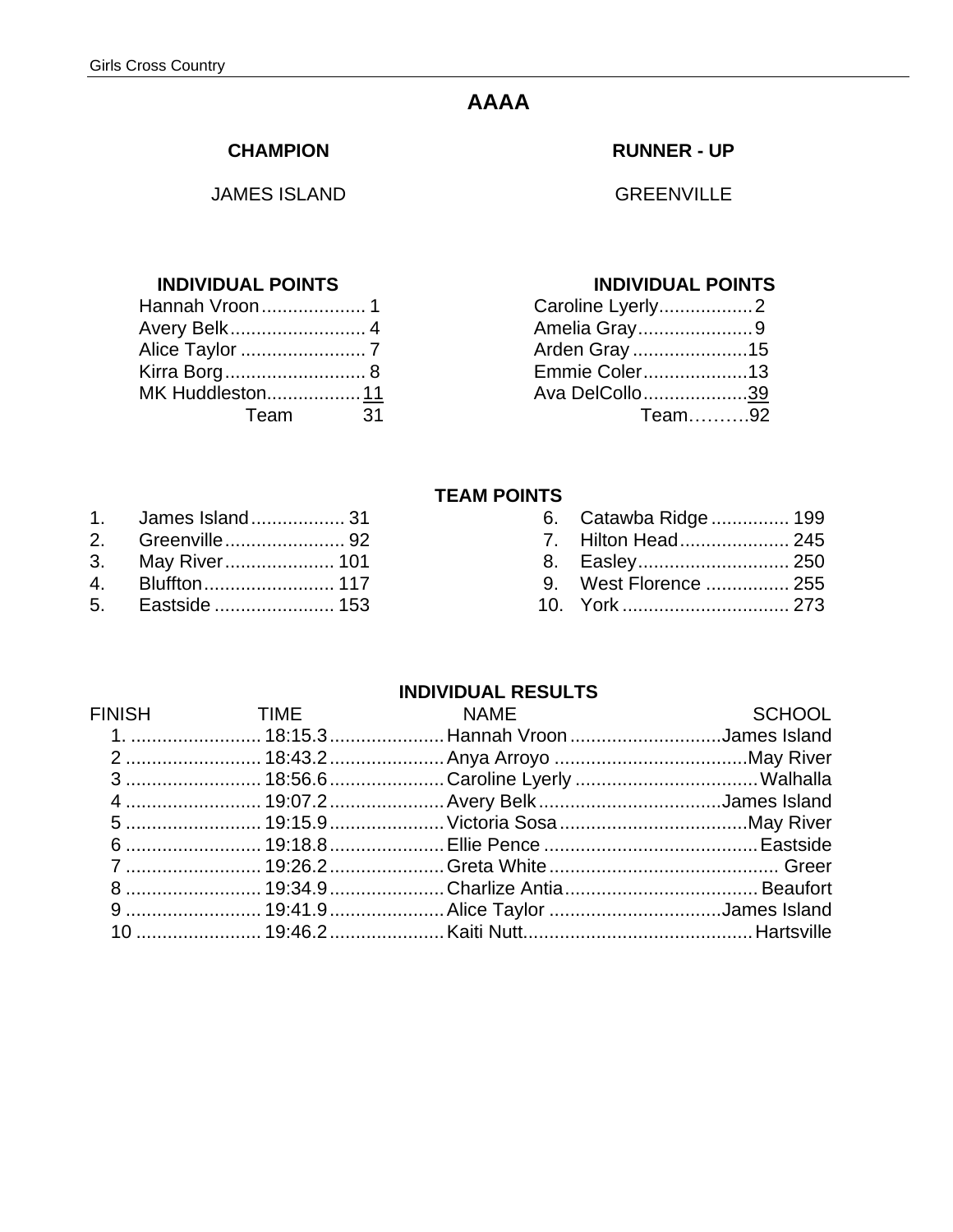# **AAA**

#### **CHAMPION**

WACCAMAW

#### **INDIVIDUAL POINTS INDIVIDUAL POINTS**

| Rachel Neil 10    |  |
|-------------------|--|
|                   |  |
| Kayla Sheedy 14   |  |
| Lila Jennings  32 |  |
| Team  67          |  |
|                   |  |

#### **RUNNER - UP**

DANIEL

| Ashby Williams4      |  |
|----------------------|--|
| Claire Manson  11    |  |
| Graycen Anderson  20 |  |
| Jane Sorber 25       |  |
| Catherine Cory  43   |  |
| Team 73              |  |
|                      |  |

#### **TEAM POINTS**

|--|--|--|--|--|--|--|--|

- 2. Daniel .............................. 73 7. Academic Magnet....... 186
- 
- 4. Pendleton ..................... 143 9. Mid-Carolina ............... 221
- 5. Wren.............................. 171 10. Powdersville ............... 258

| 1. Waccamaw 67        |  | 6. Seneca  171                 |
|-----------------------|--|--------------------------------|
|                       |  | 7. Academic Magnet 186         |
| 3. Bishop England  92 |  | 8. Hanahan  192                |
| 1 Depalleton 119      |  | $\Omega$ Mid Corolina $\Omega$ |

|  | FINISH TIME NAME SCHOOL<br>1 19:18.2Anna Loftus Waccamaw<br>7  20:18.1  Anna Hollister  Waccamaw<br>9  20:37.6  Elizabeth Reid Clinton<br>10  20:40.6  Rachel Reid Waccamaw |
|--|-----------------------------------------------------------------------------------------------------------------------------------------------------------------------------|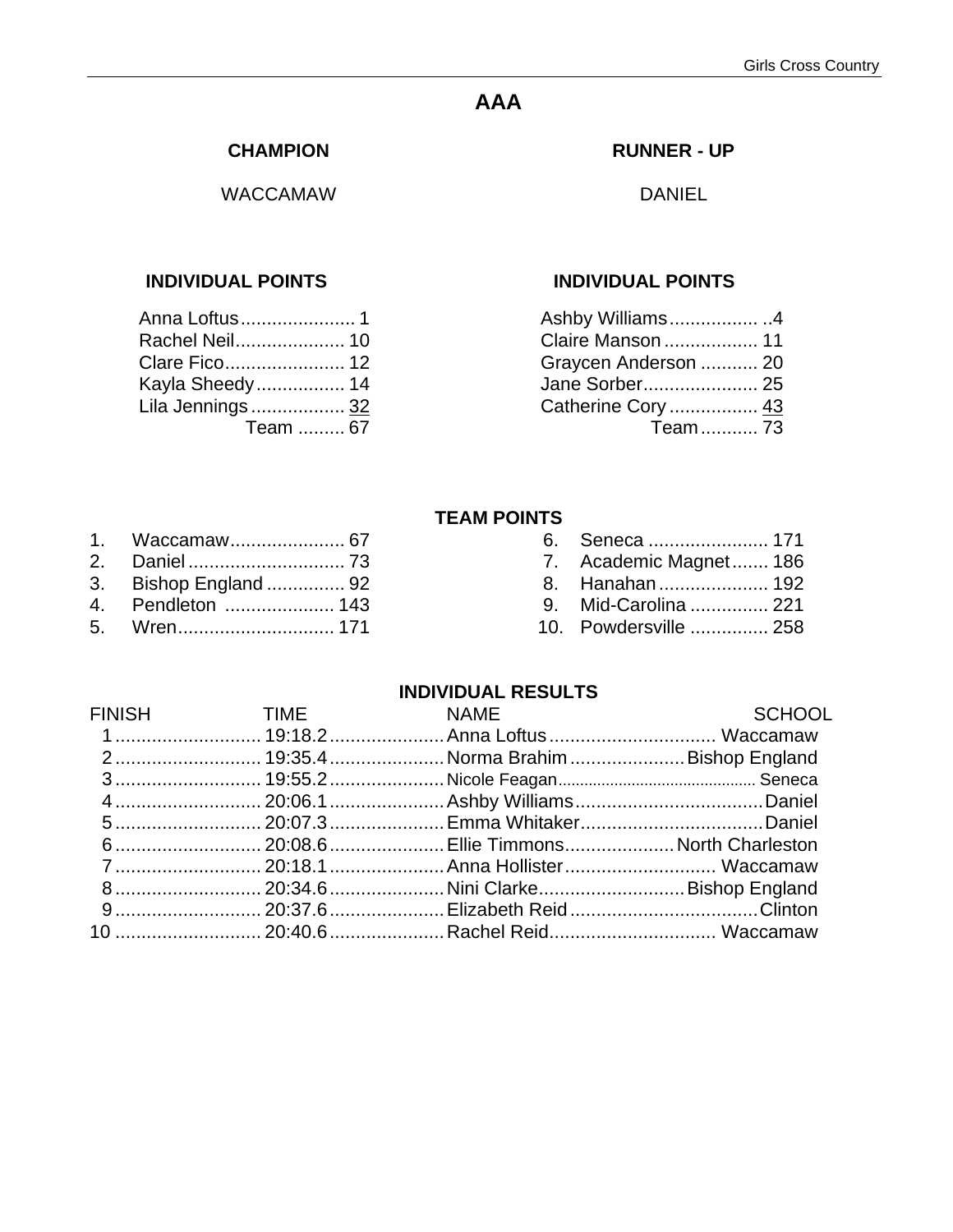# **AA**

#### **CHAMPION**

### GREER MIDDLE COLLEGE CHARTER

| Hattie Jennings  1    |
|-----------------------|
| Sofia DiPasqua  2     |
| Elizabeth Markwell  3 |
| Catherine Taylor 10   |
| Bree Smith  17        |
| 31                    |
|                       |

#### **RUNNER - UP**

PHILIP SIMMONS

#### **INDIVIDUAL POINTS INDIVIDUAL POINTS**

| Hailey Meyers  6 |    |
|------------------|----|
|                  |    |
| Phoebe Cogan  8  |    |
| Matea Payer 9    |    |
| Team             | 34 |
|                  |    |

#### **TEAM POINTS**

| Greer Middle College  31 |  |               |
|--------------------------|--|---------------|
| .                        |  | $\sim$ $\sim$ |

- 2. Philip Simmons................ 34 7.
- 3. Christ Church .................. 72 8. York Prep.................... 245
- 4 St. Joseph's.................... 140 9.
- 

| 1. Greer Middle College  31 |                      |
|-----------------------------|----------------------|
| 2. Philip Simmons 34        | 7. Fountain Inn 213  |
|                             | 8. York Prep 245     |
| 4 St. Joseph's 140          | 9. Chesterfield  277 |
|                             | 10. Pelion 311       |

| FINISH TIME NAME |                                                   | SCHOOL |
|------------------|---------------------------------------------------|--------|
|                  | 1 19:22.5Hattie Jennings  Greer Middle College    |        |
|                  | 2 19:28.9 Sofia DiPasqua  Greer Middle College    |        |
|                  | 3 19:45.4 Elizabeth Markwell  Philip Simmons      |        |
|                  |                                                   |        |
|                  |                                                   |        |
|                  |                                                   |        |
|                  | 7  20:27.7  Emmy Wood Philip Simmons              |        |
|                  |                                                   |        |
|                  | 9 20:45.2Matea Payer Philip Simmons               |        |
|                  | 10  20:48.3 Catherine Taylor Greer Middle College |        |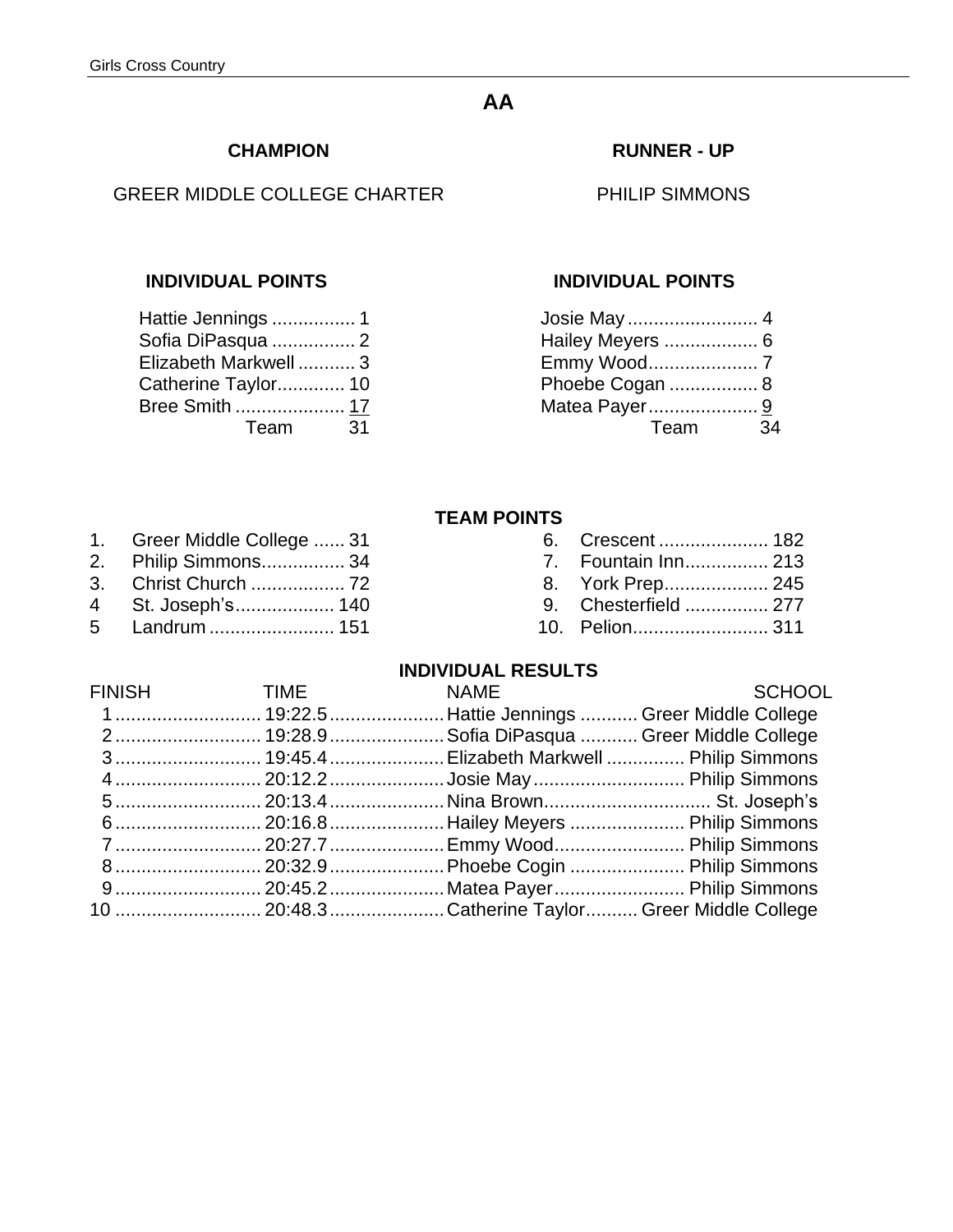# **A**

#### **CHAMPION**

DIXIE

### **INDIVIDUAL POINTS INDIVIDUAL POINTS**

| Ansley Prescott 2   |    |
|---------------------|----|
| Rachel Prescott 4   |    |
|                     |    |
| Nico Hershberger 13 |    |
| Team                | 27 |
|                     |    |

### **RUNNER – UP**

### SOUTHSIDE CHRSTIAN

| Camila Barona3    |     |
|-------------------|-----|
| Ansley Gaulden6   |     |
| Grace Anderson 8  |     |
| Isabella Maria 10 |     |
| McClain Liddy 11  |     |
| Team              | 38. |
|                   |     |

#### **TEAM POINTS**

|                            |  | 6. High Point 157      |  |
|----------------------------|--|------------------------|--|
| 2. Southside Christian  38 |  |                        |  |
| 3. Green Sea-Floyds  85    |  | 8. Bamberg-Erhardt 204 |  |
| 4 Governor's School 119    |  | 9. Carvers Bay 221     |  |
| 5 East Clarendon 153       |  |                        |  |
|                            |  |                        |  |

|  | FINISH TIME NAME SCHOOL<br>3 21:13.1Camila Baraona Southside Christian<br>5 21:39.0Elise Lanahan Governor's School<br>8 22:14.3Grace Anderson  Southside Christian<br>10  22:49.1 Isabella Maria  Southside Christian |
|--|-----------------------------------------------------------------------------------------------------------------------------------------------------------------------------------------------------------------------|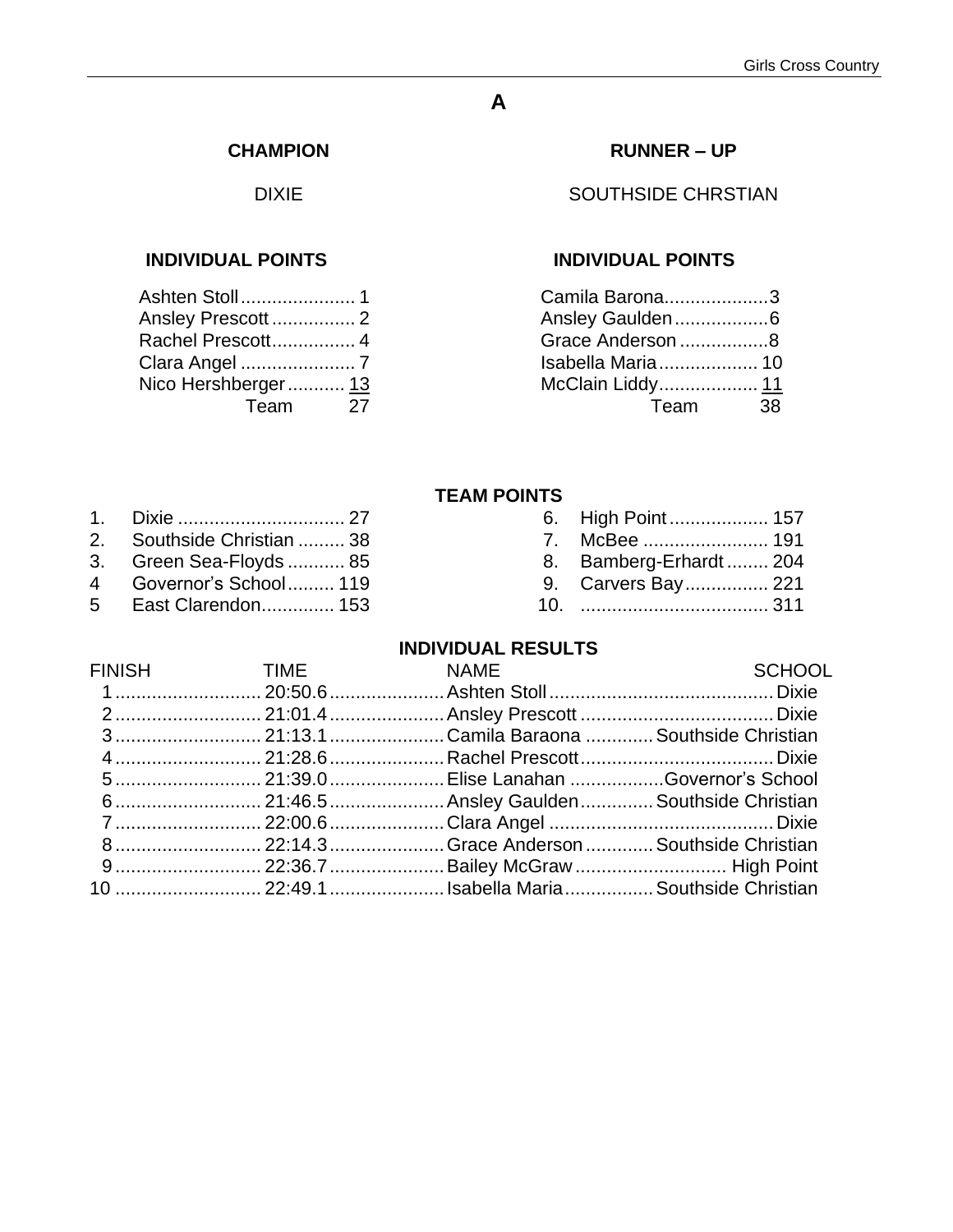# **TEAM CHAMPIONS**

 $(1976 - 77 - 2021 - 22)$ 

# **AAAAA**

|                | Champion          | Coach                 | Score     | $Runner - up$      | Coach                   |
|----------------|-------------------|-----------------------|-----------|--------------------|-------------------------|
|                | 2016-17 Riverside | Eric Cummings         | $26 - 85$ | Dorman             | Jerry Kimbrell          |
| 2017-18        | Riverside         | Eric Cummings         | $63 - 93$ | J L Mann           | <b>Todd Prochaska</b>   |
| 2018-19 Dorman |                   | Jerry Kimbrell        | $56 - 91$ | Riverside          | <b>Eric Cummings</b>    |
|                | 2019-20 J.L. Mann | <b>Todd Prochaska</b> | 88-279    | <b>Nation Ford</b> | <b>Sebastian Tellez</b> |
|                | 2020-21 J.L. Mann | <b>Todd Prochaska</b> | 43-55     | Lexington          | <b>Tanner Graham</b>    |
|                | 2021-22 J.L. Mann | <b>Todd Prochaska</b> | 42-278    | Lexington          | <b>Tanner Graham</b>    |
|                |                   |                       |           |                    |                         |

# **AAAA**

|         | Champion             | Coach                     | <b>Score</b> | <u>Runner – up</u>        | Coach                     |
|---------|----------------------|---------------------------|--------------|---------------------------|---------------------------|
| 1976-77 | Wando                | <b>Sarah Sanders</b>      | $35 - 50$    | Irmo                      | Mike Mauldin              |
| 1977-78 | Irmo                 | Mike Mauldin              | $24 - 48$    | Wando                     | <b>Sarah Sanders</b>      |
| 1978-79 | Irmo                 | Mike Mauldin              | $27 - 59$    | Summerville               | Gail Troficanto           |
| 1979-80 | Irmo                 | Mike Mauldin              | $18 - 98$    | Brookland - Cayce         | Ed Harmon                 |
| 1980-81 | Irmo                 | Mike Mauldin              | $24 - 72$    | <b>Richland Northeast</b> | <b>Catherine Lempesis</b> |
| 1981-82 | Irmo                 | Mike Mauldin              | $17 - 70$    | <b>Richland Northeast</b> | <b>Catherine Lempesis</b> |
| 1982-83 | Irmo                 | Mike Mauldin              | $40 - 61$    | <b>Richland Northeast</b> | <b>Catherine Lempesis</b> |
| 1983-84 | Mauldin              | Mike Frye                 | $97 - 106$   | <b>Richland Northeast</b> | Ralph Schmidt             |
| 1984-85 | Summerville          | <b>Mike Collie</b>        | $63 - 71$    | Mauldin                   | Mike Frye                 |
| 1985-86 | <b>Spring Valley</b> | <b>Catherine Lempesis</b> | $49 - 85$    | Mauldin                   | Mike Frye                 |
| 1986-87 | Mauldin              | Mike Frye                 | $85 - 86$    | <b>Spring Valley</b>      | <b>Catherine Lempesis</b> |
| 1987-88 | <b>Spring Valley</b> | <b>Catherine Lempesis</b> | $53 - 110$   | Summerville               | <b>Mike Collie</b>        |
| 1988-89 | <b>Spring Valley</b> | <b>Catherine Lempesis</b> | $33 - 111$   | Eastside                  | Ed Boehmke                |
| 1989-90 | <b>Spring Valley</b> | <b>Catherine Lempesis</b> | $29 - 87$    | Eastside                  | Ed Boehmke                |
| 1990-91 | <b>Spring Valley</b> | <b>Catherine Lempesis</b> | $61 - 110$   | Irmo                      | <b>Mike Moore</b>         |
| 1991-92 | <b>Spring Valley</b> | <b>Catherine Lempesis</b> | $49 - 107$   | Northwestern              | <b>Bob Jenkins</b>        |
| 1992-93 | Mauldin              | <b>Delmar Howell</b>      | $43 - 47$    | <b>Spring Valley</b>      | <b>Catherine Lempesis</b> |
| 1993-94 | Mauldin              | <b>Delmar Howell</b>      | $47 - 75$    | Spartanburg               | Eileen Kilbreth           |
| 1994-95 | Mauldin              | <b>Delmar Howell</b>      | $49 - 68$    | Spartanburg               | Eileen Kilbreth           |
| 1995-96 | Spartanburg          | Eileen Kilbreth           | $49 - 73$    | Summerville               | <b>Irving Batten</b>      |
| 1996-97 | Spartanburg          | Eileen Kilbreth           | $43 - 106$   | Irmo                      | <b>Mike Moore</b>         |
| 1997-98 | Mauldin              | <b>Delmer Howell</b>      | $86 - 101$   | Spartanburg               | Eileen Kilbreth           |
| 1998-99 | Spartanburg          | Eileen Kilbreth           | $55 - 89$    | <b>Hillcrest</b>          | <b>Butch Clark</b>        |
| 1999-00 | Spartanburg          | Eileen Kilbreth           | $75 - 89$    | Summerville               | <b>Bob Crowley</b>        |
| 2000-01 | Mauldin              | <b>Delmar Howell</b>      | $81 - 85$    | Spartanburg               | Eileen Kilbreth           |
| 2001-02 | Summerville          | <b>Bob Crowley</b>        | $86 - 98$    | Spartanburg               | Eileen Kilbreth           |
| 2002-03 | Spartanburg          | Eileen Kilbreth           | $60 - 76$    | South Aiken               | <b>Russ Busbee</b>        |
| 2003-04 | Summerville          | <b>Robert Crowely</b>     | $70 - 88$    | Northwestern              | <b>Calvin Hudgins</b>     |
| 2004-05 | Dorman               | Robert Urban              | $106 - 115$  | Mauldin                   | <b>Delmer Howell</b>      |
| 2005-06 | Mauldin              | <b>Delmer Howell</b>      | $68 - 138$   | South Aiken               | <b>Russ Busbee</b>        |
| 2006-07 | Mauldin              | <b>Delmer Howell</b>      | $41 - 103$   | Spartanburg               | <b>Robert Wilder</b>      |
| 2007-08 | Mauldin              | <b>Delmer Howell</b>      | $56 - 85$    | Spartanburg               | <b>Robert Wilder</b>      |
| 2008-09 | Spartanburg          | Stephanie Young           | $85 - 92$    | <b>Fort Mill</b>          | Marc Pyrc                 |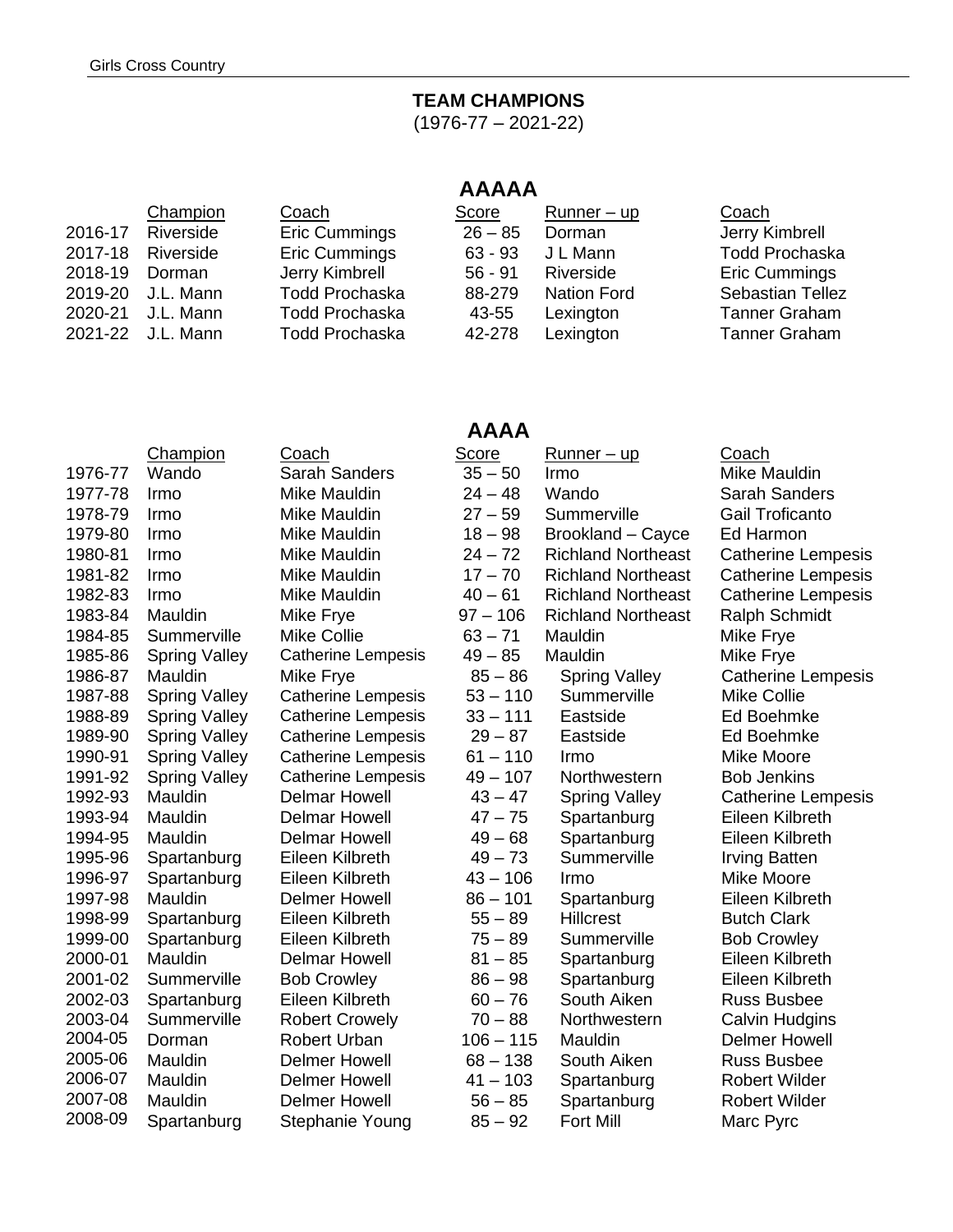| 2009-10<br>2010-11<br>2011-12<br>2012-13<br>2013-14<br>2014-15<br>2015-16<br>2016-17<br>2017-18<br>2018-19<br>2019-20<br>2020-21<br>2021-22 | Champion<br>Wando<br>Dorman<br>Wando<br>Lexington<br>Riverside<br>Riverside<br>Riverside<br>Eastside<br>Daniel<br>Daniel<br><b>Hilton Head</b><br>James Island<br>James Island | Coach<br>Marie Domin<br>Jerry Kimbrell<br><b>Tyler Davis</b><br><b>Catherine Lempesis</b><br>Eric Cummings<br>Eric Cummings<br>Eric Cummings<br>Kelly Kidder<br><b>Ashley Perry</b><br><b>Ashley Perry</b><br><b>Curtis Ewing</b><br>David Lee<br>David Lee | <b>Score</b><br>$63 - 130$<br>$80 - 96$<br>$68 - 95$<br>$100 - 109$<br>43 - 170<br>$33 - 69$<br>$20 - 116$<br>$63 - 65$<br>$41 - 57$<br>49 - 72<br>61-92<br>67-68<br>31-92 | <u>Runner – up</u><br>Dorman<br>Spartanburg<br>Lexington<br>Wade Hampton<br>J L Mann<br>Dutch Fork<br><b>Dutch Fork</b><br>Daniel<br><b>Hilton Head Island</b><br><b>Hilton Head Island</b><br>Greenville<br><b>Hilton Head Island</b><br>Greenville | Coach<br>Jerry Kimbrell<br><b>Jack Todd</b><br><b>Catherine Lempesis</b><br><b>Rick Zeller</b><br>Jackie Borowicz<br><b>Barry Lindler</b><br><b>Barry Lindler</b><br>Paul Dawson<br><b>Bill Wrightson</b><br>Max Mayo<br><b>Michael Coggins</b><br><b>Curtis Ewing</b><br><b>Michael Coggins</b> |
|---------------------------------------------------------------------------------------------------------------------------------------------|--------------------------------------------------------------------------------------------------------------------------------------------------------------------------------|-------------------------------------------------------------------------------------------------------------------------------------------------------------------------------------------------------------------------------------------------------------|----------------------------------------------------------------------------------------------------------------------------------------------------------------------------|------------------------------------------------------------------------------------------------------------------------------------------------------------------------------------------------------------------------------------------------------|--------------------------------------------------------------------------------------------------------------------------------------------------------------------------------------------------------------------------------------------------------------------------------------------------|
|                                                                                                                                             |                                                                                                                                                                                |                                                                                                                                                                                                                                                             | <b>AAA</b>                                                                                                                                                                 |                                                                                                                                                                                                                                                      |                                                                                                                                                                                                                                                                                                  |
| 1989-90<br>1990-91<br>1991-92<br>1992-93<br>1993-94                                                                                         | <b>Champion</b><br>York<br>Belt-Honea Path<br>Belt-Honea Path<br>Chapin<br>T. L. Hanna                                                                                         | Coach<br>Durham Smith<br>Ron Sullivan<br>Ron Sullivan<br><b>Jack LeGrand</b><br><b>Chuck Parker</b>                                                                                                                                                         | Score<br>$52 - 112$<br>$82 - 108$<br>$80 - 105$<br>$71 - 76$<br>$15 - 115$                                                                                                 | <u>Runner – up</u><br>Belt - Honea Path<br>Chapin<br>Chapin<br>T.L. Hanna<br>Eastside                                                                                                                                                                | Coach<br>Ron Sullivan<br><b>Jack LeGrand</b><br><b>Jack LeGrand</b><br><b>Chuck Parker</b><br>Ed Boehmke                                                                                                                                                                                         |
| 1994-95<br>1995-96                                                                                                                          | T. L. Hanna<br>Riverside                                                                                                                                                       | <b>Chuck Parker</b><br>Willie Wooden                                                                                                                                                                                                                        | $33 - 91$<br>$82 - 90$                                                                                                                                                     | Riverside<br>T. L. Hanna                                                                                                                                                                                                                             | Willie Wooden<br><b>Chuck Parker</b>                                                                                                                                                                                                                                                             |
| 1996-97                                                                                                                                     | Riverside                                                                                                                                                                      | Willie Wooden                                                                                                                                                                                                                                               | $42 - 68$                                                                                                                                                                  | Wren                                                                                                                                                                                                                                                 | Dale Whitson                                                                                                                                                                                                                                                                                     |
| 1997-98<br>1998-99                                                                                                                          | Riverside<br>Riverside                                                                                                                                                         | Willie Wooden<br>Karen Gillespie                                                                                                                                                                                                                            | $23 - 78$<br>$26 - 60$                                                                                                                                                     | Daniel<br>Daniel                                                                                                                                                                                                                                     | Caroline Lucheta<br>Caroline Lucheta                                                                                                                                                                                                                                                             |
| 1999-00                                                                                                                                     | Daniel                                                                                                                                                                         | Caroline Lucheta                                                                                                                                                                                                                                            | $48 - 73$                                                                                                                                                                  | Riverside                                                                                                                                                                                                                                            | Karen Gillespie                                                                                                                                                                                                                                                                                  |
| 2000-01                                                                                                                                     | Daniel                                                                                                                                                                         | Caroline Lucheta                                                                                                                                                                                                                                            | $56 - 67$                                                                                                                                                                  | Greenville                                                                                                                                                                                                                                           | Beau Lyons                                                                                                                                                                                                                                                                                       |
| 2001-02                                                                                                                                     | Riverside                                                                                                                                                                      | Karen Gillespie                                                                                                                                                                                                                                             | $72 - 82$                                                                                                                                                                  | Greenville                                                                                                                                                                                                                                           | Beau Lyons                                                                                                                                                                                                                                                                                       |
| 2002-03                                                                                                                                     | Greer                                                                                                                                                                          | Paul Massey                                                                                                                                                                                                                                                 | $61 - 76$                                                                                                                                                                  | Riverside                                                                                                                                                                                                                                            | Karen Gillespie                                                                                                                                                                                                                                                                                  |
| 2003-04                                                                                                                                     | Greer                                                                                                                                                                          | Paul Massey                                                                                                                                                                                                                                                 | $49 - 103$                                                                                                                                                                 | Riverside                                                                                                                                                                                                                                            | Karen Gillespie                                                                                                                                                                                                                                                                                  |
| 2004-05                                                                                                                                     | Greer                                                                                                                                                                          | Paul Massey                                                                                                                                                                                                                                                 | $62 - 62$                                                                                                                                                                  | Daniel                                                                                                                                                                                                                                               | Ron Sullivan                                                                                                                                                                                                                                                                                     |
| 2005-06                                                                                                                                     | Daniel                                                                                                                                                                         | Ron Sullivan                                                                                                                                                                                                                                                | $65 - 97$                                                                                                                                                                  | J L Mann                                                                                                                                                                                                                                             | <b>Meredith Edwards</b>                                                                                                                                                                                                                                                                          |
| 2006-07                                                                                                                                     | Daniel                                                                                                                                                                         | Ron Sullivan                                                                                                                                                                                                                                                | $48 - 63$                                                                                                                                                                  | J L Mann                                                                                                                                                                                                                                             | <b>Meredith Edwards</b>                                                                                                                                                                                                                                                                          |
| 2007-08                                                                                                                                     | Daniel                                                                                                                                                                         | Ron Sullivan                                                                                                                                                                                                                                                | $77 - 77$                                                                                                                                                                  | J L Mann                                                                                                                                                                                                                                             | J. Borowicz                                                                                                                                                                                                                                                                                      |
| 2008-09                                                                                                                                     | <b>Hilton Head Island</b>                                                                                                                                                      | <b>Bill Wrightson</b>                                                                                                                                                                                                                                       | $63 - 110$                                                                                                                                                                 | J L Mann                                                                                                                                                                                                                                             | J. Borowicz                                                                                                                                                                                                                                                                                      |
| 2009-10                                                                                                                                     | <b>Hilton Head Island</b>                                                                                                                                                      | <b>Bill Wrightson</b>                                                                                                                                                                                                                                       | $52 - 58$                                                                                                                                                                  | Daniel                                                                                                                                                                                                                                               | <b>Brock Bailey</b>                                                                                                                                                                                                                                                                              |
| 2010-11                                                                                                                                     | <b>Fort Mill</b>                                                                                                                                                               | March Pyrc                                                                                                                                                                                                                                                  | $67 - 79$                                                                                                                                                                  | <b>Hilton Head Island</b>                                                                                                                                                                                                                            | <b>Bill Wrightson</b>                                                                                                                                                                                                                                                                            |
| 2011-12                                                                                                                                     | Eastside                                                                                                                                                                       | Ed Boehmke                                                                                                                                                                                                                                                  | $52 - 98$                                                                                                                                                                  | <b>Hilton Head Island</b>                                                                                                                                                                                                                            | <b>Bill Wrightson</b>                                                                                                                                                                                                                                                                            |
| 2012-13                                                                                                                                     | James Island                                                                                                                                                                   | Lisa Enfinger                                                                                                                                                                                                                                               | $72 - 83$                                                                                                                                                                  | <b>Hilton Head Island</b>                                                                                                                                                                                                                            | <b>Bill Wrightson</b>                                                                                                                                                                                                                                                                            |
| 2013-14                                                                                                                                     | <b>Hilton Head Island</b>                                                                                                                                                      | <b>Bill Wrightson</b>                                                                                                                                                                                                                                       | $50 - 116$                                                                                                                                                                 | Eastside                                                                                                                                                                                                                                             | Ed Boehmke                                                                                                                                                                                                                                                                                       |
| 2014-15                                                                                                                                     | Hilton Head Island                                                                                                                                                             | <b>Bill Wrightson</b>                                                                                                                                                                                                                                       | $34 - 63$                                                                                                                                                                  | Eastside                                                                                                                                                                                                                                             | Ed Boehmke                                                                                                                                                                                                                                                                                       |
| 2015-16                                                                                                                                     | <b>Hilton Head Island</b>                                                                                                                                                      | <b>Bill Wrightson</b>                                                                                                                                                                                                                                       | $35 - 77$                                                                                                                                                                  | Daniel                                                                                                                                                                                                                                               | <b>Ashlee Perry</b>                                                                                                                                                                                                                                                                              |
| 2016-17                                                                                                                                     | Palmetto                                                                                                                                                                       | <b>Micah Roberts</b>                                                                                                                                                                                                                                        | 41 - 116                                                                                                                                                                   | Seneca High                                                                                                                                                                                                                                          | <b>Chris White</b>                                                                                                                                                                                                                                                                               |
| 2017-18                                                                                                                                     | Waccamaw                                                                                                                                                                       | <b>Brian White</b>                                                                                                                                                                                                                                          | 64 - 114                                                                                                                                                                   | May River                                                                                                                                                                                                                                            | Katherine Rosenblum                                                                                                                                                                                                                                                                              |
| 2018-19                                                                                                                                     | Seneca                                                                                                                                                                         | Leaval Wall                                                                                                                                                                                                                                                 | $52 - 91$                                                                                                                                                                  | Waccamaw                                                                                                                                                                                                                                             | <b>Brian White</b>                                                                                                                                                                                                                                                                               |
| 2019-20                                                                                                                                     | Seneca                                                                                                                                                                         | Cory Tate                                                                                                                                                                                                                                                   | 52-85                                                                                                                                                                      | Waccamaw                                                                                                                                                                                                                                             | <b>Brian White</b>                                                                                                                                                                                                                                                                               |
| 2020-21<br>2021-22                                                                                                                          | Seneca                                                                                                                                                                         | Cory Tate                                                                                                                                                                                                                                                   | 33-76                                                                                                                                                                      | Waccamaw                                                                                                                                                                                                                                             | <b>Brian White</b>                                                                                                                                                                                                                                                                               |
|                                                                                                                                             | Waccamaw                                                                                                                                                                       | <b>Brian White</b>                                                                                                                                                                                                                                          | 67-73                                                                                                                                                                      | Daniel                                                                                                                                                                                                                                               | <b>Ashlee Perry</b>                                                                                                                                                                                                                                                                              |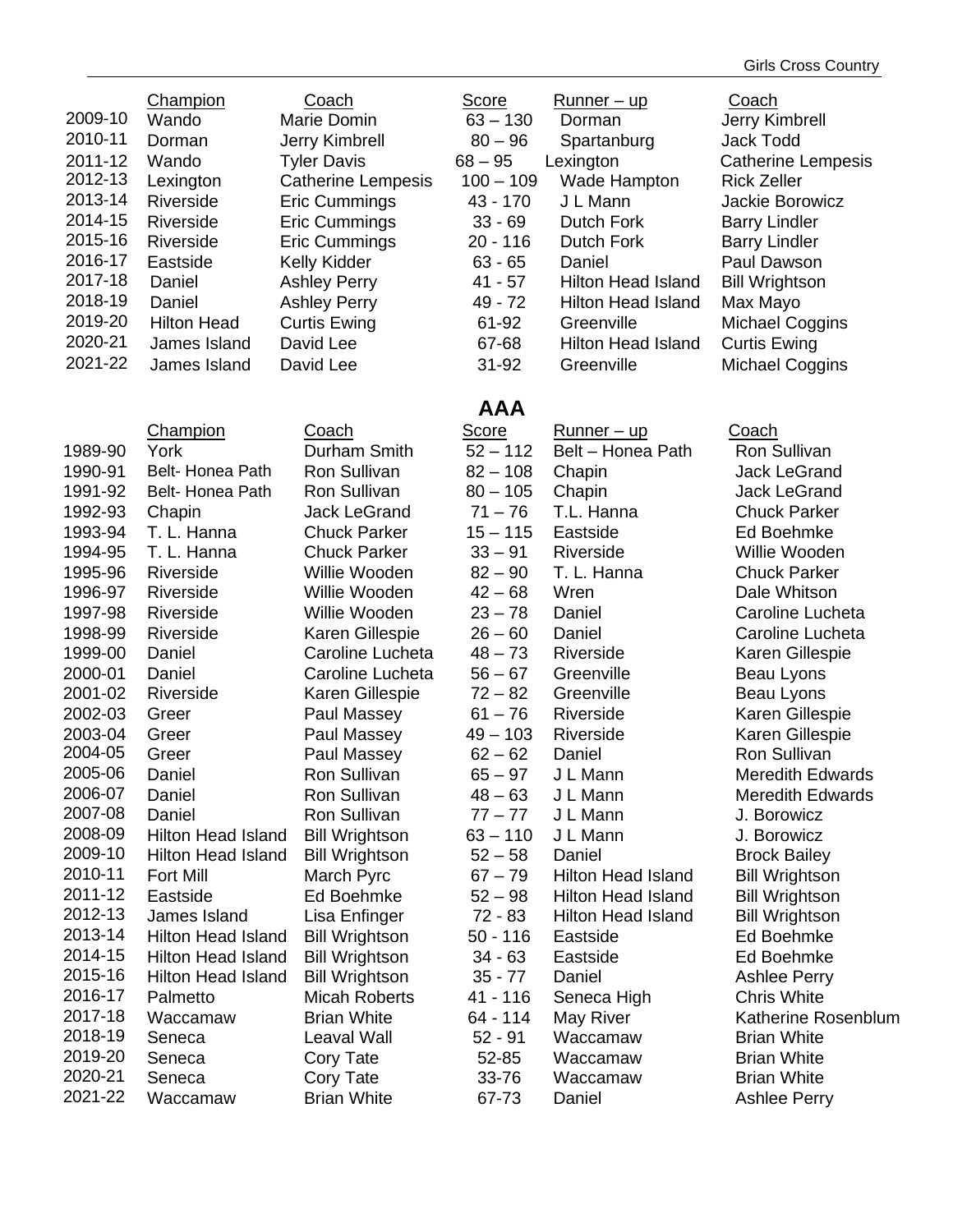|         | Champion              | Co        |
|---------|-----------------------|-----------|
| 1995-96 | Chapin                | Jac       |
| 1996-97 | <b>Christ Church</b>  | Ro        |
| 1997-98 | Pendleton             | Mil       |
| 1998-99 | <b>Christ Church</b>  | Ro        |
| 1999-00 | Pendleton             | Mil       |
| 2000-01 | <b>Bishop England</b> | Phi       |
| 2001-02 | Pelion                | Ma        |
| 2002-03 | Chapin                | Jac       |
| 2003-04 | Chapin                | Jac       |
| 2004-05 | <b>Christ Church</b>  | Ro        |
| 2005-06 | <b>Broome</b>         | Ste       |
| 2006-07 | <b>Bishop England</b> | Toı       |
| 2007-08 | <b>Bishop England</b> | Tor       |
| 2008-09 | <b>Christ Church</b>  | Ro        |
| 2009-10 | Landrum               | Jer       |
| 2010-11 | Pendleton             | Pa        |
| 2011-12 | Pendleton             | Pa        |
| 2012-13 | Landrum               | Jer       |
| 2013-14 | Landrum               | Jer       |
| 2014-15 | Academic Magnet       | G٧        |
| 2015-16 | Waccamaw              | Bria      |
| 2016-17 | St. Joseph's          | <b>Be</b> |
| 2017-18 | St. Joseph's          | Ма        |
| 2018-19 | St. Joseph's          | Ma        |
| 2019-20 | Greer Middle Col.     | An        |
| 2020-21 | Greer Middle Col.     | An        |
| 2021-22 | Greer Middle Col.     | An        |

Champion Coach 2010-11 St. Joseph's Marie Kernell 2011-12 St. Joseph's Marie Kernell 2012-13 St. Joseph's Marie Kernell 2013-14 St. Joseph's Marie Kernell 2014-15 St. Joseph's Marie Kernell 2015-16 St. Joseph's Marie Kernell 2021-22 Dixie Cayce Prescott

## **AA**

|         | Champion              | Coach                    | Score      | Runner-up                   | Coach                |
|---------|-----------------------|--------------------------|------------|-----------------------------|----------------------|
| 1995-96 | Chapin                | <b>Jack LeGrand</b>      | $52 - 82$  | <b>Christ Church</b>        | Joe Halm             |
| 1996-97 | <b>Christ Church</b>  | Rodney Adamee            | $91 - 102$ | Chapin                      | Jack LeGrand         |
| 1997-98 | Pendleton             | <b>Mike Davis</b>        | $82 - 101$ | Chapin                      | Jack LeGrand         |
| 1998-99 | <b>Christ Church</b>  | Rodney Adamee            | $53 - 68$  | Pendleton                   | <b>Mike Davis</b>    |
| 1999-00 | Pendleton             | <b>Mike Davis</b>        | $53 - 74$  | Pelion                      | Mark Bedenbaugh      |
| 2000-01 | <b>Bishop England</b> | <b>Phillip Bottelier</b> | $75 - 110$ | Pelion                      | Mark Bedenbaugh      |
| 2001-02 | Pelion                | Mark Bedenbaugh          | $69 - 84$  | Pendleton                   | <b>Mike Davis</b>    |
| 2002-03 | Chapin                | Jack LeGrand             | $62 - 77$  | Pelion                      | Mark Bedenbaugh      |
| 2003-04 | Chapin                | Jack LeGrand             | $76 - 86$  | <b>Blue Ridge</b>           | Mike Foley           |
| 2004-05 | <b>Christ Church</b>  | Rodney Adamee            | $90 - 100$ | <b>Broome</b>               | Steven Frye          |
| 2005-06 | <b>Broome</b>         | Steve Frye               | 67 - 97    | Pendleton                   | Pam Wheeler          |
| 2006-07 | <b>Bishop England</b> | <b>Tony Colizzi</b>      | 64-109     | Palmetto                    | <b>Kellie Eaves</b>  |
| 2007-08 | <b>Bishop England</b> | <b>Tony Colizzi</b>      | $35 - 114$ | <b>Christ Church</b>        | Rodney Adamee        |
| 2008-09 | <b>Christ Church</b>  | Rodney Adamee            | $78 - 101$ | Landrum                     | Jeremy Darby         |
| 2009-10 | Landrum               | Jeremy Darby             | $42 - 133$ | Pendleton                   | Pam Wheeler          |
| 2010-11 | Pendleton             | Pam Wheeler              | $36 - 85$  | Emerald                     | David Payne          |
| 2011-12 | Pendleton             | Pam Wheeler              | $69 - 86$  | Waccamaw                    | <b>Brian Brennan</b> |
| 2012-13 | Landrum               | Jeremy Darby             | $68 - 68$  | Waccamaw                    | <b>Brian White</b>   |
| 2013-14 | Landrum               | Jeremy Darby             | $56 - 57$  | <b>Bishop England</b>       | <b>Tony Colizzi</b>  |
| 2014-15 | Academic Magnet       | <b>Gwen Hooffstetter</b> | 74 - 102   | Waccamaw                    | <b>Brian White</b>   |
| 2015-16 | Waccamaw              | <b>Brian White</b>       | $53 - 92$  | Landrum                     | Jeremy Darby         |
| 2016-17 | St. Joseph's          | Becky Van Evera          | $42 - 54$  | Greer Middle College        | David Smith          |
| 2017-18 | St. Joseph's          | Marie Kernell            | $24 - 50$  | <b>Greer Middle College</b> | David Smith          |
| 2018-19 | St. Joseph's          | Marie Kernell            | 44 - 75    | Landrum                     | <b>Brett Morley</b>  |
| 2019-20 | Greer Middle Col.     | Angie Dentler            | 52-62      | St. Joseph's                | <b>Esther Atkins</b> |
| 2020-21 | Greer Middle Col.     | Angie Dentler            | 30-69      | St. Joseph's                | <b>Esther Atkins</b> |
| 2021-22 | Greer Middle Col.     | Angie Dentler            | 31-34      | <b>Philip Simmons</b>       | Josh Michael         |

| Score     | Runner-up                   | Coach              |
|-----------|-----------------------------|--------------------|
| $32 - 50$ | Landrum                     | Jeremy Darby       |
| $31 - 64$ | Landrum                     | Jeremy Darby       |
| $26 - 60$ | <b>Christ Church</b>        | Rodney Adamee      |
| $30 - 52$ | <b>Greer Middle College</b> | David Smith        |
| $38 - 45$ | Southside Christian         | <b>Tim Gibbons</b> |
| 44 - 55   | Southside Christian         | <b>Tim Gibbons</b> |
| 27-38     | Southside Christian         | <b>Tim Gibbons</b> |
|           |                             |                    |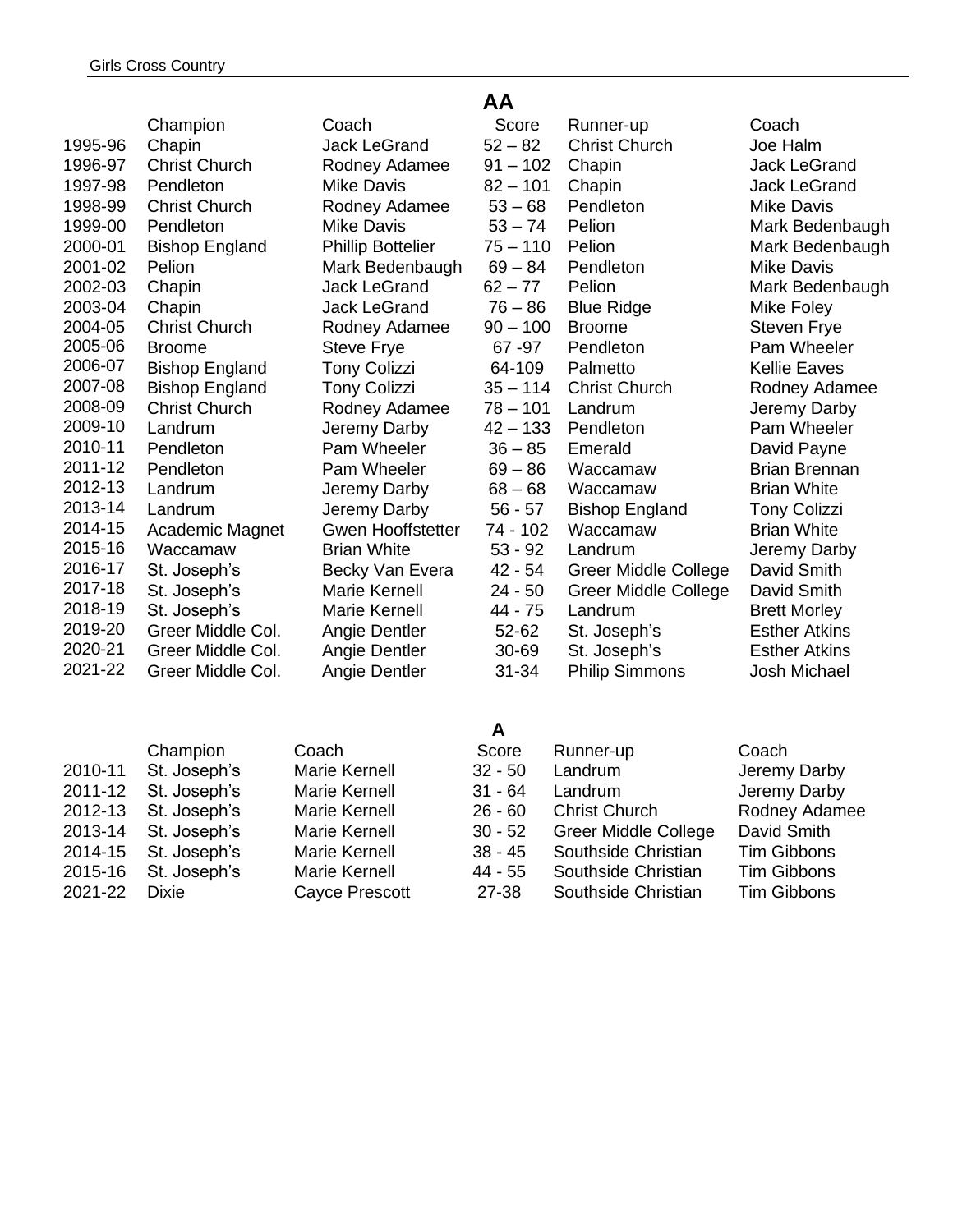#### **INDIVIDUAL STATE CHAMPIONS** Champion School Time Distance Site 1976-77 Betty Cox N. Myrtle Beach 14:12 2.05 Miles Sesquicentennial Park 1977-78 Shelli Wooldridge Mt. Pisgah 13:01 2.05 Miles Sesquicentennial Park 1978-79 Theresa Rau **Eastside** 18:30 3.05 Miles Sesquicentennial Park 1979-80 Ginny Bass Irmo 19:05 5000 Meters Hilton Field 1980-81 Becky Calhoun Daniel 18:59 5000 Meters Hilton Field 1981-82 Michelle Crow Irmo 19:48 5000 Meters Hilton Field 1982-83 Michelle Crow Irmo 18:11 5000 Meters Hilton Field 1983-84 Shawna Waters Sumter 18:20 5000 Meters Hilton Field 1984-85 Michelle Crow Irmo 18:02 5000 Meters Hilton Field 1985-86 Bunnie Lempesis Spring Valley 18:47 5000 Meters Hilton Field 1986-87 Nancy Cason Mauldin 19:04 5000 Meters Hilton Field 1987-88 Kala Boulware Spring Valley 18:16 5000 Meters Hilton Field 1988-89 Kala Boulware Spring Valley 19:17 5000 Meters Hilton Field

# **AAAAA**

|         | Champion      | School             | <u>Time</u> | <b>Distance</b> | <b>Site</b>         |
|---------|---------------|--------------------|-------------|-----------------|---------------------|
| 2016-17 | Cate Ambrose  | Riverside          | 14:12       | 5000 Meters     | <b>CU Sandhills</b> |
| 2017-18 | Katie Pou     | <b>Nation Ford</b> | 18:31       | 5000 Meters     | <b>CU Sandhills</b> |
| 2018-19 | Katie Pou     | <b>Nation Ford</b> | 18:23.21    | 5000 Meters     | <b>CU Sandhills</b> |
| 2019-20 | Katie Pou     | Nation Ford        | 18:19.39    | 5000 Meters     | Carolina Cup        |
| 2020-21 | Katie Pou     | Nation Ford        | 18:27.25    | 5000 Meters     | <b>CU Sandhills</b> |
| 2021-22 | Madison Roush | J L Mann           | 18:26.9     | 5000 Meters     | <b>CU Sandhills</b> |
|         |               |                    |             |                 |                     |

#### **AAAA**

|         | Champion              | School                 | Time   | Distance    | <b>Site</b>         |  |  |  |  |
|---------|-----------------------|------------------------|--------|-------------|---------------------|--|--|--|--|
| 1989-90 | Kala Boulware         | <b>Spring Valley</b>   | 18:54  | 5000 Meters | <b>Hilton Field</b> |  |  |  |  |
| 1990-91 | Alicia Fuduric        | Eastside               | 18:41  | 5000 Meters | <b>Hilton Field</b> |  |  |  |  |
| 1991-92 | Alicia Fuduric        | Eastside               | 19:42  | 5000 Meters | <b>Hilton Field</b> |  |  |  |  |
| 1992-93 | Megan Fischer         | Mauldin                | 18:59  | 5000 Meters | <b>Hilton Field</b> |  |  |  |  |
| 1993-94 | Megan Fischer         | Mauldin                | 18:43  | 5000 Meters | <b>Hilton Field</b> |  |  |  |  |
| 1994-95 | Amanda Cooley         | Hillcrest (S)          | 19:10  | 5000 Meters | <b>Hilton Field</b> |  |  |  |  |
| 1995-96 | <b>Allison Clary</b>  | <b>Richland N'east</b> | 19:25  | 5000 Meters | <b>Hilton Field</b> |  |  |  |  |
| 1996-97 | <b>Lindsey Rogers</b> | T.L. Hanna             | 18:29  | 5000 Meters | <b>Hilton Field</b> |  |  |  |  |
| 1997-98 | Dee Ayscue            | Mauldin                | 18:36  | 5000 Meters | <b>Hilton Field</b> |  |  |  |  |
| 1998-99 | Carre Joyce           | Summerville            | 18:25  | 5000 Meters | <b>Hilton Field</b> |  |  |  |  |
| 1999-00 | Carre Joyce           | Summerville            | 18:23  | 5000 Meters | <b>Hilton Field</b> |  |  |  |  |
| 2000-01 | Angelina Blackmon     | Northwestern           | 18:35  | 5000 Meters | <b>Hilton Field</b> |  |  |  |  |
| 2001-02 | Angelina Blackmon     | Northwestern           | 18:24  | 5000 Meters | <b>CU Sandhills</b> |  |  |  |  |
| 2002-03 | <b>Kate Niehaus</b>   | <b>Spring Valley</b>   | 17:52  | 5000 Meters | <b>CU Sandhills</b> |  |  |  |  |
| 2003-04 | <b>Kate Niehaus</b>   | <b>Spring Valley</b>   | *17:36 | 5000 Meters | <b>Hilton Field</b> |  |  |  |  |
| 2004-05 | <b>Kate Niehaus</b>   | <b>Spring Valley</b>   | 18:20  | 5000 Meters | <b>CU Sandhills</b> |  |  |  |  |
| 2005-06 | <b>Kate Niehaus</b>   | <b>Spring Valley</b>   | 18:21  | 5000 Meters | <b>CU Sandhills</b> |  |  |  |  |
| 2006-07 | Alyssa Kulik          | Mauldin                | 18:15  | 5000 Meters | <b>CU Sandhills</b> |  |  |  |  |
| 2007-08 | Mary Kate Dubard      | Northwestern           | 18:02  | 5000 Meters | <b>CU Sandhills</b> |  |  |  |  |
| 2008-09 | Alexa Neiling         | Mauldin                | 19:05  | 5000 Meters | <b>CU Sandhills</b> |  |  |  |  |
| 2009-10 | Jasmine Polite        | Stratford              | 18:40  | 5000 Meters | <b>CU Sandhills</b> |  |  |  |  |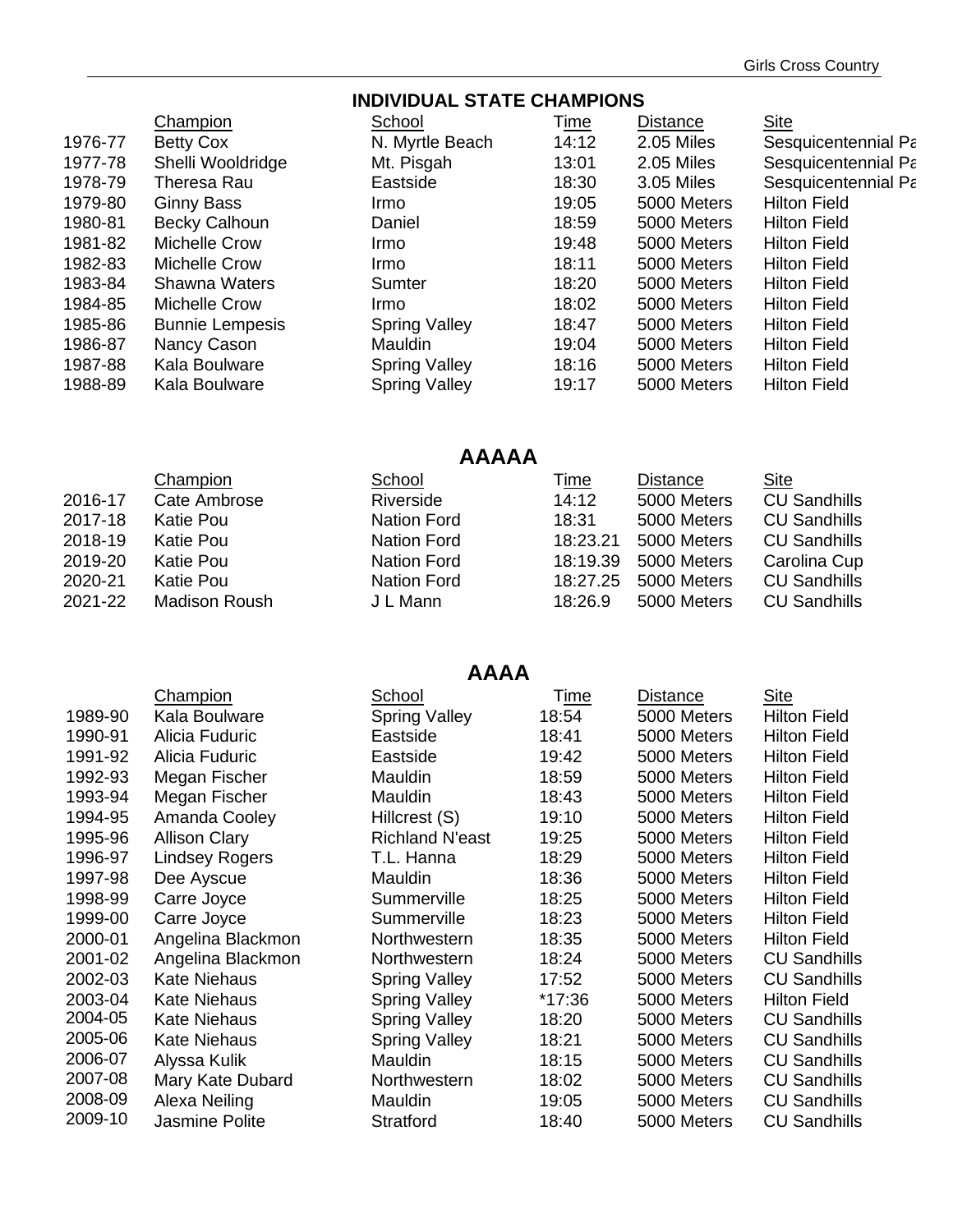#### Girls Cross Country

| 2010-11 | Jasmine Polite      | <b>Stratford</b> | 18:18    | 5000 Meters | <b>CU Sandhills</b> |
|---------|---------------------|------------------|----------|-------------|---------------------|
| 2011-12 | Emma Jennings       | <b>Byrnes</b>    | 18:27    | 5000 Meters | <b>CU Sandhills</b> |
| 2012-13 | Laura Miller        | J L Mann         | 17:56    | 5000 Meters | <b>CU Sandhills</b> |
| 2013-14 | Ashbrook Gwinn      | Aiken            | 17:58    | 5000 Meters | <b>CU Sandhills</b> |
| 2014-15 | Cate Ambrose        | Riverside        | 18:07.23 | 5000 Meters | <b>CU Sandhills</b> |
| 2015-16 | Jessie Crowley      | Riverside        | 18:07.23 | 5000 Meters | <b>CU Sandhills</b> |
| 2016-17 | Mari Cagle Lockhart | Daniel           | 18:40    | 5000 Meters | <b>CU Sandhills</b> |
| 2017-18 | Mari Cagle Lockhart | Daniel           | 18:13    | 5000 Meters | <b>CU Sandhills</b> |
| 2018-19 | Ally Wilson         | Daniel           | 18:08.93 | 5000 Meters | <b>CU Sandhills</b> |
| 2019-20 | Mari Cagle Lockhart | Daniel           | 18:16.94 | 5000 Meters | Carolina Cup        |
| 2020-21 | Hannah Vroon        | James Island     | 18:25.39 | 5000 Meters | <b>CU Sandhills</b> |
| 2021-22 | Hannah Vroon        | James Island     | 18:15    | 5000 Meters | <b>CU Sandhills</b> |
|         | *State Record       |                  |          |             |                     |

**AAA** 

|         | <b>Champion</b>         | School                 | <u>Time</u> | <b>Distance</b> | <b>Site</b>         |
|---------|-------------------------|------------------------|-------------|-----------------|---------------------|
| 1989-90 | Kim Hefner              | York                   | 19:21       | 5000 Meters     | <b>Hilton Field</b> |
| 1990-91 | Gabriella Van Rhyn      | <b>Christ Church</b>   | 19:13       | 5000 Meters     | <b>Hilton Field</b> |
| 1991-92 | Jacqueline Peebles.     | Pendleton              | 19:35       | 5000 Meters     | <b>Hilton Field</b> |
| 1992-93 | <b>Carson Flowers</b>   | A.C. Flora             | 19:29       | 5000 Meters     | <b>Hilton Field</b> |
| 1993-94 | <b>Lindsey Rogers</b>   | T.L. Hanna             | 18:49       | 5000 Meters     | <b>Hilton Field</b> |
| 1994-95 | <b>Lindsey Rogers</b>   | T.L. Hanna             | 18:37       | 5000 Meters     | <b>Hilton Field</b> |
| 1995-96 | <b>Lindsey Rogers</b>   | T.L. Hanna             | 19:12       | 5000 Meters     | <b>Hilton Field</b> |
| 1996-97 | <b>Charity Fillmor</b>  | <b>Battery Creek</b>   | 18:51       | 5000 Meters     | <b>Hilton Field</b> |
| 1997-98 | Megan Curren            | Riverside              | 18:58       | 5000 Meters     | <b>Hilton Field</b> |
| 1998-99 | Lauren Paige            | Greenville             | 19:25       | 5000 Meters     | <b>Hilton Field</b> |
| 1999-00 | Kenzie Lang             | A. C. Flora            | 18:53       | 5000 Meters     | <b>Hilton Field</b> |
| 2000-01 | <b>Kate Prichard</b>    | Daniel                 | 19:33       | 5000 Meters     | <b>Hilton Field</b> |
| 2001-02 | Vicky Echeverria        | Riverside              | 19:21       | 5000 Meters     | <b>CU Sandhills</b> |
| 2002-03 | Sunday Ford             | Wren                   | 18:46       | 5000 Meters     | <b>CU Sandhills</b> |
| 2003-04 | <b>Sunday Ford</b>      | Wren                   | 18:43       | 5000 Meters     | <b>Hilton Field</b> |
| 2004-05 | Stephanie Gammon        | Daniel                 | 19:31       | 5000 Meters     | <b>CU Sandhills</b> |
| 2005-06 | <b>Kate Borowicz</b>    | J L Mann               | 18:44       | 5000 Meters     | <b>CU Sandhills</b> |
| 2006-07 | <b>Kate Borowicz</b>    | J L Mann               | 18:05       | 5000 Meters     | <b>CU Sandhills</b> |
| 2007-08 | Sinead Haughey          | Daniel                 | 18:12       | 5000 Meters     | <b>CU Sandhills</b> |
| 2008-09 | Tameka Jackson          | Seneca                 | 18:22       | 5000 Meter      | <b>CU Sandhills</b> |
| 2009-10 | Sinead Haughey          | Daniel                 | 18:26       | 5000 Meters     | <b>CU Sandhills</b> |
| 2010-11 | Sinead Haughey          | Daniel                 | 18:40       | 5000 Meters     | <b>CU Sandhills</b> |
| 2011-12 | <b>Meredith Kilburn</b> | <b>Fort Mill</b>       | 18:10       | 5000 Meters     | <b>CU Sandhills</b> |
| 2012-13 | Megan Stahlberger       | Airport                | 18:05       | 5000 Meters     | <b>CU Sandhills</b> |
| 2013-14 | Susannah Cate           | A C Flora              | 18:29       | 5000 Meters     | <b>CU Sandhills</b> |
| 2014-15 | <b>Mallory Liggett</b>  | <b>Hilton Head Isl</b> | 18:37.20    | 5000 Meters     | <b>CU Sandhills</b> |
| 2015-16 | Mari Lockhart           | Daniel                 | 18:36       | 5000 Meters     | <b>CU Sandhills</b> |
| 2016-17 | Maggie Rhodes           | Woodruff               | 19:15       | 5000 Meters     | <b>CU Sandhills</b> |
| 2017-18 | Maggie Rhodes           | Woodruff               | 19:20       | 5000 Meters     | <b>CU Sandhills</b> |
| 2018-19 | Maggie Rhodes           | Woodruff               | 18:48.48    | 5000 Meters     | <b>CU Sandhills</b> |
| 2019-20 | Maggie Rhodes           | Woodruff               | 19:19.13    | 5000 Meters     | Carolina Cup        |
| 2020-21 | Emma Whitaker           | Chapman                | 18:46.55    | 5000 Meters     | <b>CU Sandhills</b> |
| 2021-22 | Anna Margaret Loetus    | Waccamaw               | 19:18.2     | 5000 Meters     | <b>CU Sandhills</b> |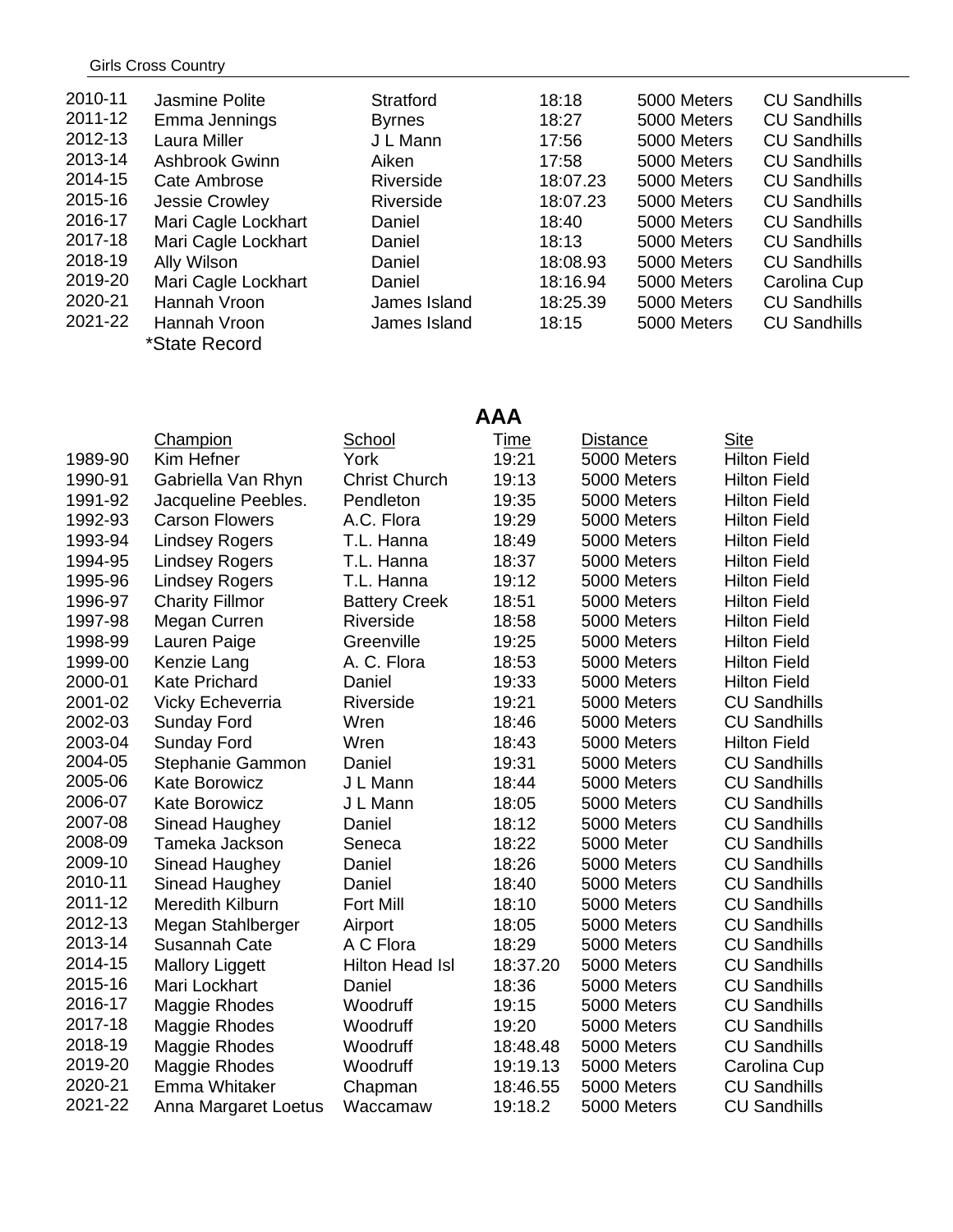|         |                         |                          | AA          |                 |                     |
|---------|-------------------------|--------------------------|-------------|-----------------|---------------------|
|         | Champion                | <b>School</b>            | <u>Time</u> | <b>Distance</b> | <b>Site</b>         |
| 1995-96 | Joyce Peebles           | Pendleton                | 19:35       | 5000 Meters     | <b>Hilton Field</b> |
| 1996-97 | Aimee Goen              | Chesnee                  | 20:00       | 5000 Meters     | <b>Hilton Field</b> |
| 1997-98 | Katie England           | Walhalla                 | 19:29       | 5000 Meters     | <b>Hilton Field</b> |
| 1998-99 | Lisa Hancock            | Pendleton                | 19:37       | 5000 Meters     | <b>Hilton Field</b> |
| 1999-00 | Diana Willard           | Pelion                   | 19:17       | 5000 Meters     | <b>Hilton Field</b> |
| 2000-01 | Diana Willard           | Pelion                   | 19:38       | 5000 Meters     | <b>Hilton Field</b> |
| 2001-02 | Diana Willard           | Pelion                   | 19:40       | 5000 Meters     | <b>CU Sandhills</b> |
| 2002-03 | Diana Willard           | Pelion                   | 19:13       | 5000 Meters     | <b>CU Sandhills</b> |
| 2003-04 | Diana Willard           | Pelion                   | 19:17       | 5000 Meters     | <b>Hilton Field</b> |
| 2004-05 | Diana Willard           | Swansea                  | 19:56       | 5000 Meters     | <b>CU Sandhills</b> |
| 2005-06 | <b>Carrie Philips</b>   | Chesnee                  | 19:20       | 5000 Meters     | <b>CU Sandhills</b> |
| 2006-07 | <b>Ashley McCellion</b> | Palmetto                 | 19:46       | 5000 Meters     | <b>CU Sandhills</b> |
| 2007-08 | Jeanne Stroud           | <b>Bishop England</b>    | 19:25       | 5000 Meters     | <b>CU Sandhills</b> |
| 2008-09 | Nevada Minard           | Pelion                   | 19:49       | 5000 Meters     | <b>CU Sandhills</b> |
| 2009-10 | Jeanne Stroud           | <b>Bishop England</b>    | 18:32       | 5000 Meters     | <b>CU Sandhills</b> |
| 2010-11 | Jessica Whitmire        | Pendleton                | 18:58       | 5000 Meters     | <b>CU Sandhills</b> |
| 2011-12 | Hanan Balawi            | Liberty                  | 18:42       | 5000 Meters     | <b>CU Sandhills</b> |
| 2012-13 | Lucie Kulze             | Academic Magnet          | 19:06       | 5000 Meters     | <b>CU Sandhills</b> |
| 2013-14 | Amelia Jones            | Waccamaw                 | 19:15       | 5000 Meters     | <b>CU Sandhills</b> |
| 2014-15 | Amelia Jones            | Waccamaw                 | 18:53.00    | 5000 Meters     | <b>CU Sandhills</b> |
| 2015-16 | Amelia Jones            | Waccamaw                 | 19:21       | 5000 Meters     | <b>CU Sandhills</b> |
| 2016-17 | Morgan Summey           | Greer MC                 | 19:04       | 5000 Meters     | <b>CU Sandhills</b> |
| 2017-18 | Ava Dobson              | St Josephs               | 18:35       | 5000 Meters     | <b>CU Sandhills</b> |
| 2018-19 | Ava Dobson              | St Josephs               | 18:03.47    | 5000 Meters     | <b>CU Sandhills</b> |
| 2019-20 | Ava Dobson              | St Josephs               | 16:58.28    | 5000 Meters     | Carolina Cup        |
| 2020-21 | <b>Caroline Linen</b>   | St Josephs               | 19:39.43    | 5000 Meters     | <b>CU Sandhills</b> |
| 2021-22 | Hattie Jennings         | <b>Greer Middle Coll</b> | 19:22.5     | 5000 Meters     | <b>CU Sandhills</b> |
|         |                         |                          |             |                 |                     |
|         |                         |                          | Α           |                 |                     |
| 2010-11 | Caroline Jennings       | <b>Christ Church</b>     | 19:03       | 5000 Meters     | <b>CU Sandhills</b> |
| 2011-12 | Caroline Jennings       | <b>Christ Church</b>     | 19:12       | 5000 Meters     | <b>CU Sandhills</b> |
| 2012-13 | Caroline Jennings       | <b>Christ Church</b>     | 18:55       | 5000 Meters     | <b>CU Sandhills</b> |
| 2013-14 | Annika Bissinger        | St. Joseph's             | 18:40       | 5000 Meters     | <b>CU Sandhills</b> |
| 2014-15 | Annika Bissinger        | St. Joseph's             | 18:44.62    | 5000 Meters     | <b>CU Sandhills</b> |
| 2015-16 | Morgan Summey           | Greer MC                 | 18:44       | 5000 Meters     | <b>CU Sandhills</b> |
| 2019-20 | Combined with AA        |                          |             |                 |                     |
| 2021-22 | <b>Ashten Stroll</b>    | <b>Dixie</b>             | 20:50.6     | 5000 Meters     | <b>CU Sandhills</b> |